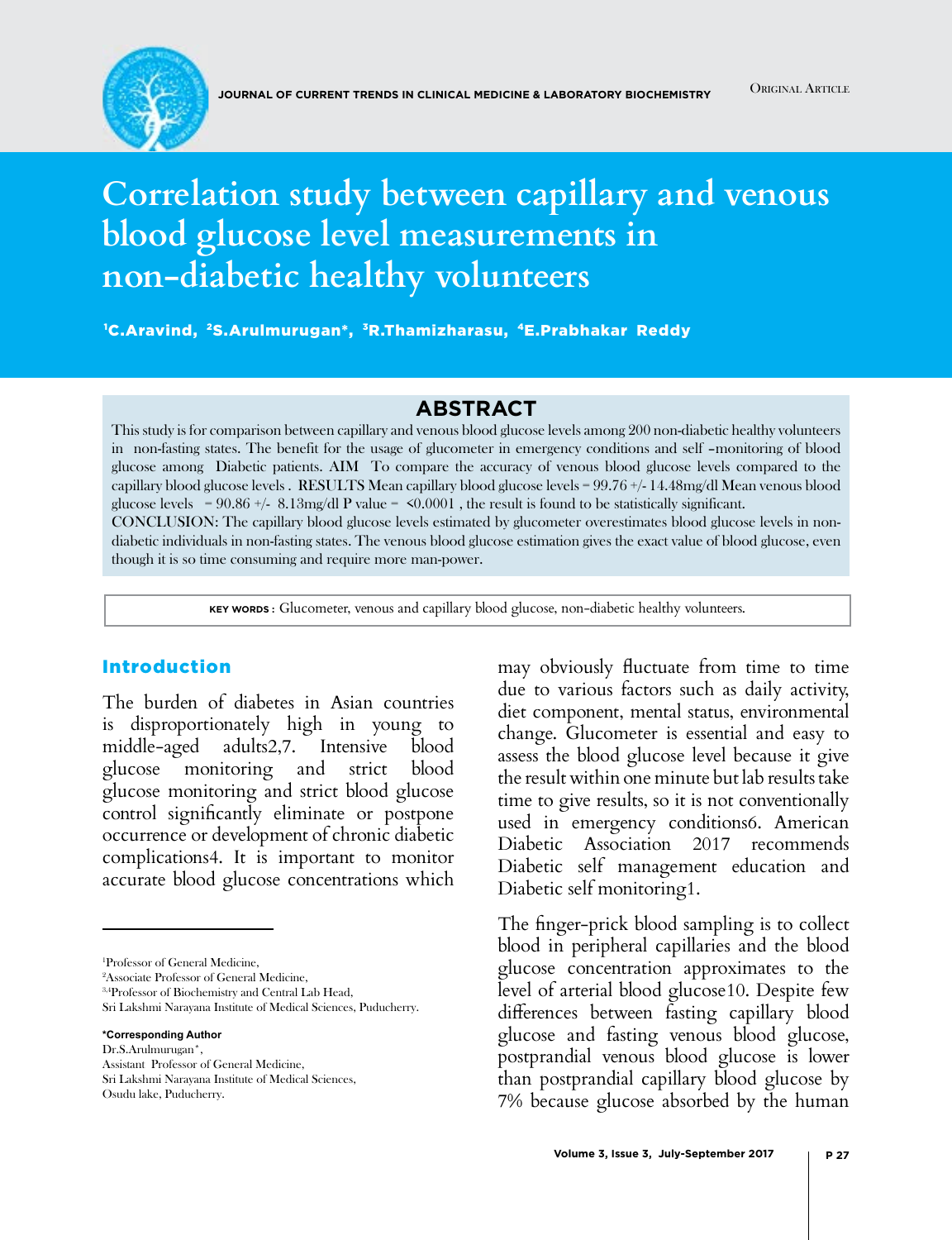body is sequentially conveyed into arteries and tissue cells via diffusion in peripheral capillaries and some remaining glucose returns to veins8.

Evidence of glucometer in self monitoring of blood glucose in diabetes mellitus has been found satisfactory1. Capillary blood glucose also being used for screening purpose in epidemiological studies3. In view of increased use due to its quick result and easy to use property it is imperative to conduct a study to know its efficacy and correlation venous blood glucose14.

## **Objective**

To establish the correlation between capillary blood glucose measured by glucometer and venous blood sample tested by biochemistry laboratory.

## Methodology

This prospective study will be carried out on 200 non-diabetic individuals aged 20-35 years on non fasting state. Two blood samples (capillary and venous) will be taken from each volunteer at the same time. Exclusion Criteria is a known case of diabetes, age <20 years, fasting state, any peripheral vascular disease, shock and critically ill patients8. Appropriate statistical method would be applied to analyse the results.

It was a cross sectional study carried out at Sri Lakshmi Narayana Institute of Medical Sciences, Puducherry, between JULY TO AUGUST 2017. Apparently healthy 200 non diabetic volunteers in the age group of 20 – 35 years were enrolled in the study.

Two samples were taken from each volunteer simultaneously in a non fasting state for assessment of capillary and venous blood glucose. Glucose levels were measured using glucometer for capillary sample.

## Exclusion Criteria

Diabetes mellitus

Age  $< 20$  yrs

Critically ill patients

Shock

Peripheral vascular disease.

Appropriate statistical method was applied to analyze the results.

## Experiemental Procedures

In this study, the paired samples such as finger=prick blood sample and venous blood sample were collected. The subjects who arrived at the laboratory at eight to nine o' clock in the morning had experienced 10/12 hour overnight fast. Each subject was fed 50g glucose solution served with 220ml of water. A venous blood sample (1.5ml) was collected by one professional nurse who placed a scalp needle on one subject's forearm; a fingerprick blood sample (1.5ml) was gathered in an automatic lancet device [Safe – T – Pro; Roche Diagnostics GmbH Mannheim, Germany 11. All blood samples were taken immediately according to the rules; before eating (0mins) and every 15, 30,45,60,90 and 120 minutes after eating. The collected blood samples were injected in Heparinized tubes and centrifuged for 3mins at 12500 x g and 40C to obtain plasma. Plasma was spotted onto a slide which contained a reagent layer (glucose oxidase and peroxidase (YSI 7100 Multiparameter Bioanalytical System)) for glucose concentrations9.

## **Discussion**

It can be seen from blood glucose concentrations based on two types of blood samplings: venous blood samplings and finger-prick blood samplings, in this study that the mean capillary blood glucose concentration is higher than the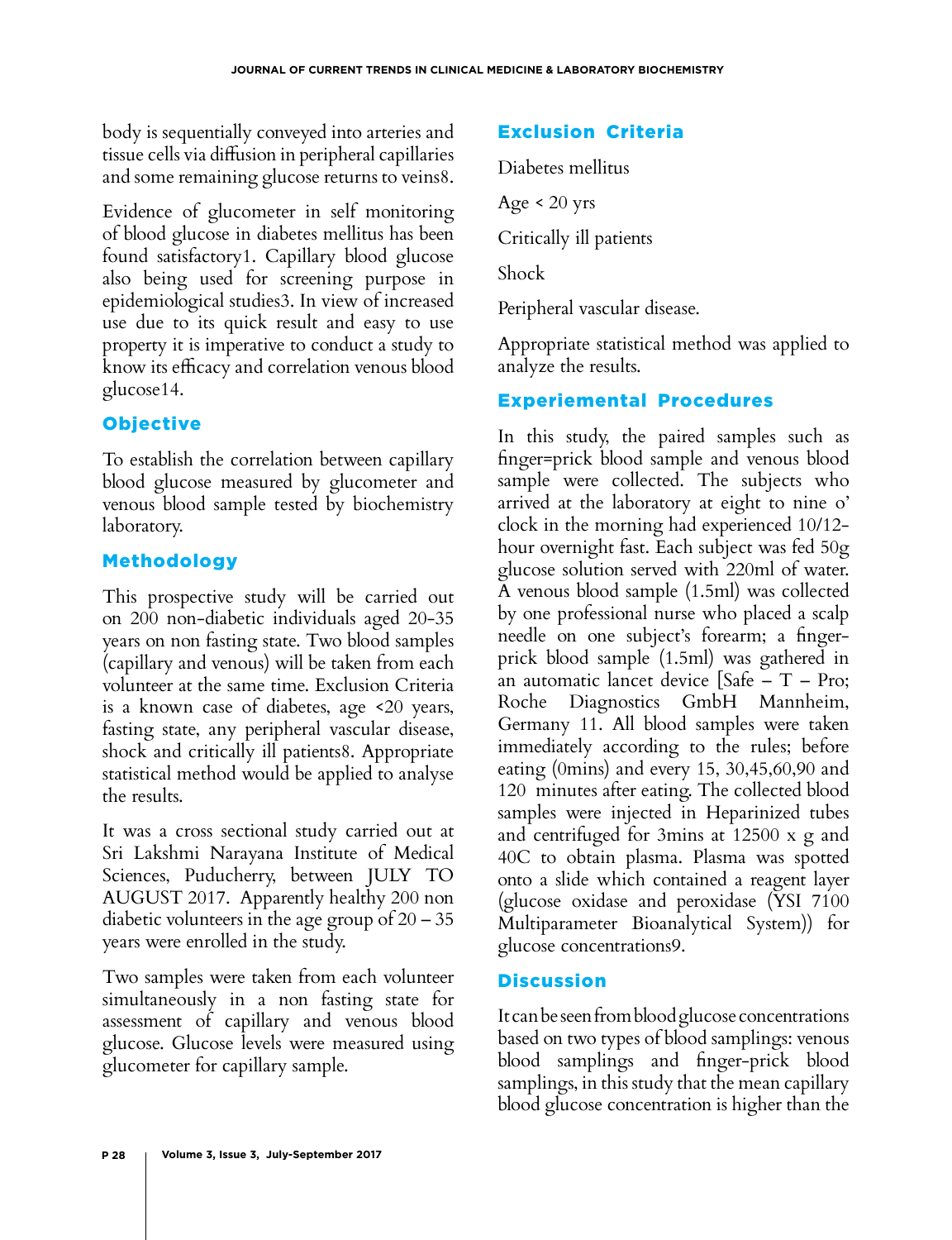mean venous blood glucose concentration by 35% and the phenomenon of capillary blood glucose concentrations, greater than venous blood glucose concentrations is common at all time points4.

Furthermore, the minimum difference between the fasting capillary, blood glucose concentration and the fasting venous blood glucose concentration is similar to the literature 11.

Furthermore, our finger-prick blood samplings are to collect peripheral capillary blood in which blood glucose contration approximate to arterial blood glucose concentrations 10 because glucose assimilated by the human body is sequentially conveyed into arteries and tissue cells viadiffusion in peripheral capillaries and some remaining glucose returns to veins14. Accordingly, both arterial blood glucose cencentrations and postprandial capillary blood glucose concentrations are higher than venous blood glucose concentration in virtue of capillaries close to an artery 12.

| Table : 1 Total No. Of Blood Samples |
|--------------------------------------|
| $Collected = 200$                    |

|             | <b>CAPLILLARY</b><br><b>BLOOD</b><br><b>GLUCOSE</b> (NO.) | <b>VENOUS BLOOD</b><br><b>GLUCOSE</b> (NO.) |
|-------------|-----------------------------------------------------------|---------------------------------------------|
| ~50         | 11                                                        | 9                                           |
| $80 - 85$   | 19                                                        | 21                                          |
| $85 - 90$   | 22                                                        | 24                                          |
| $90 - 95$   | 33                                                        | 35                                          |
| $95 - 100$  | 25                                                        | 27                                          |
| $100 - 105$ | 22                                                        | 24                                          |
| $105 - 110$ | 18                                                        | 16                                          |
| 110-115     | 15                                                        | 13                                          |
| 115-120     | 18                                                        | 16                                          |
| >120        | 17                                                        | 15                                          |

| Range of Difference between<br>capillary and venous blood<br>glucose values (mg/dl) | Number |
|-------------------------------------------------------------------------------------|--------|
| $\leq 5$                                                                            | 37     |
| $5 - 10$                                                                            | 33     |
| $10 - 15$                                                                           | 34     |
| $15 - 20$                                                                           | 26     |
| $20 - 25$                                                                           | 20     |
| $25 - 30$                                                                           | 23     |
| $25 - 30$                                                                           | 12     |
| >30                                                                                 | 15     |

**Table : 2 Mean Capillary Blood Glucose Levels = 99.76+/- 14.48Mg/Dl**

**Mean Venous Blood Glucose Levels = 90.86+/- 8.13Mg/Dl**

#### Results

Two hundred healthy volunteers blood samples on analysis revealed a mean capillary blood glucose levels of 99.76 ±14.48 mg/dl and venous blood glucose levels of 90.86±8.13 mg/dl, which was statistically significant with a p value of <0.0001. The result was found to be statistically extremely significant.

#### Conclusions

As per the results the capillary blood glucose estimation using glucometer over estimates the blood glucose level in non diabetic individuals in non fasting state. The traditionally used venous blood glucose estimation gives an exact value of blood glucose, though it is time consuming and requires more man power7.

Capillary blood glucose estimation can hence be used in non diabetic individuals in an acute emergency where blood glucose estimation by venous blood glucose analysis is not feasible3. Use of capillary blood glucose is of limited help in assessing a diabetic status of an individual6.